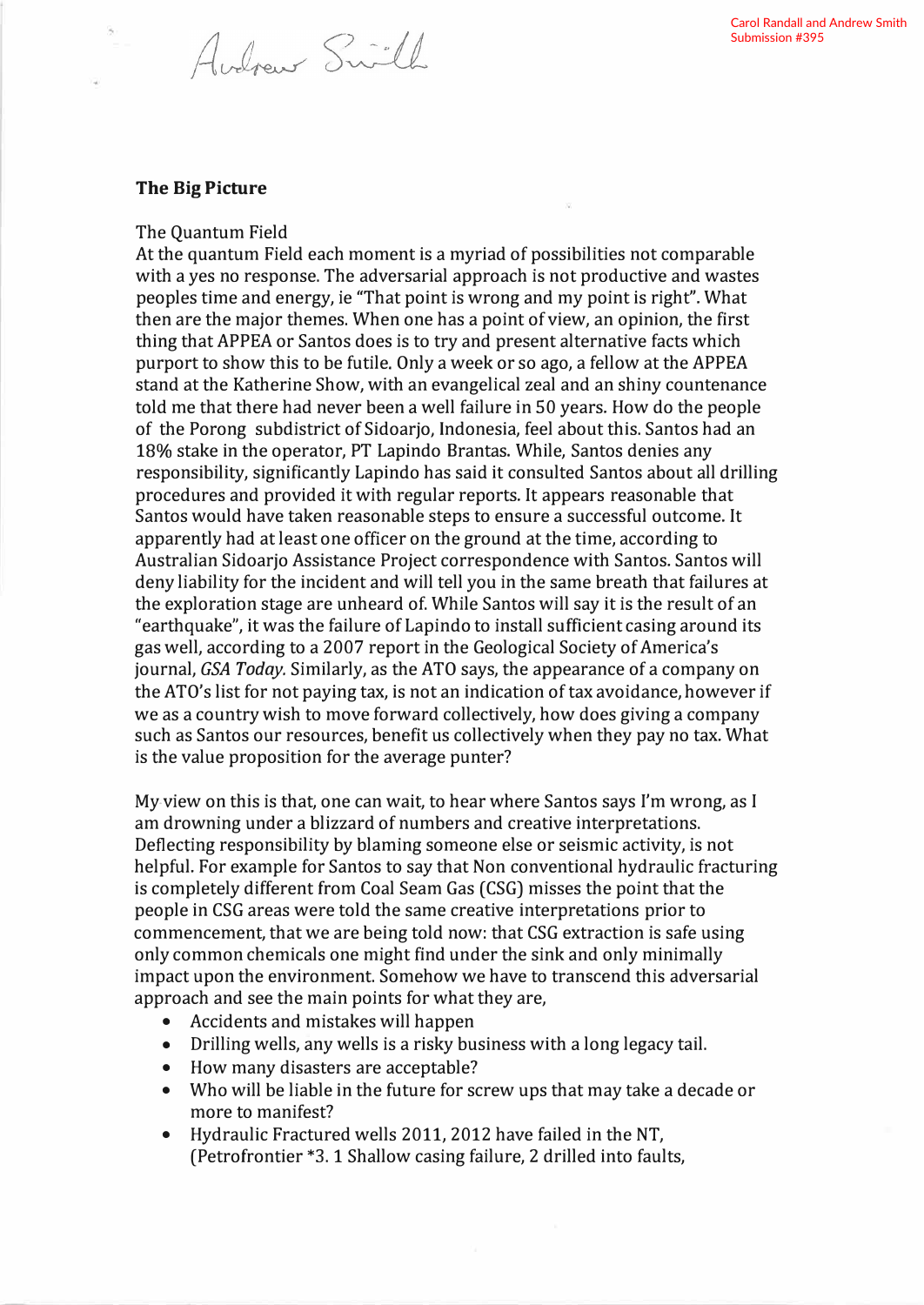communicated with a highly permeable water source and produced biogenic hydrogen sulphide. All three have been abandoned.

- There has to be value for money for the taxpayer and owners of the resource
- o Who will be liable for issues in the future.
- Can we stop the shifting of risk from companies onto the public?
- o Are there benefits from giving companies our minerals, oil and gas, "the commonwealth" when they don't pay any tax at all or minimal tax?

# Value for Money for economy and long suffering taxpayer.

Come in Spinner

The background to this is the control of the people through the resources. Allied with a shifting of risk from companies and on to the citizens and taxpayers of Australia

APPEA, a well oiled machine dispensing creative interpretations and relative truths. The truth is not an absolute, When we talk about. CSG and nonconventional hydraulic fracturing: they say they're not comparable but it misses the point that prior to implementation people were told there were not going to be negative consequences just like they say to us. Santos says they haven't had a well failure in 50 years, however, they were involved in the mud volcano project in Java through an 18% stake.

They very nearly came unstuck recently with too much debt and other issues leading their then Chairman David Knox to resign. Hardly inspires confidence if one had watched the shareholder wealth destruction from about \$17,00 to a current price of \$3.40 what more simple mistakes can they make, can we trust them not to make major screw ups just on the form guide.

## The Global Picture

After years of waffling Malaysia's state owned Petronas has thrown in the towel on its Canadian Pacific Northwest LNG project due to the dismal economics facing global LNG: a glut of world supplies and stagnant demand have driven prices well below break even price for construction and operating the enormous facilities required to process, liquefy and ship the gas.

Company spin says it was because of Canada's anti-business policy climate, high taxes, carbon taxes, interminable environmental reviews, and Indigenous land claims. Surprisingly, a left wing government in power for only a week was a major contributor as well.

We should be collectively grateful for an opportunity to reflect on the circumstances, which lead to this point. Australia has far less onerous regulatory constraints. When gas moved past \$15 per MMbtu, in 2009 and 2012 Australian companies moved quickly. Several huge LNG projects were built, Gorgon, Curtis Island (Gladstone), Icthys and so on, almost simultaneously, aiming to cash in on the premium Asian prices. Environmental and fiscal hurdles were modest; and Indigenous populations in Australia have little leverage to negotiate depending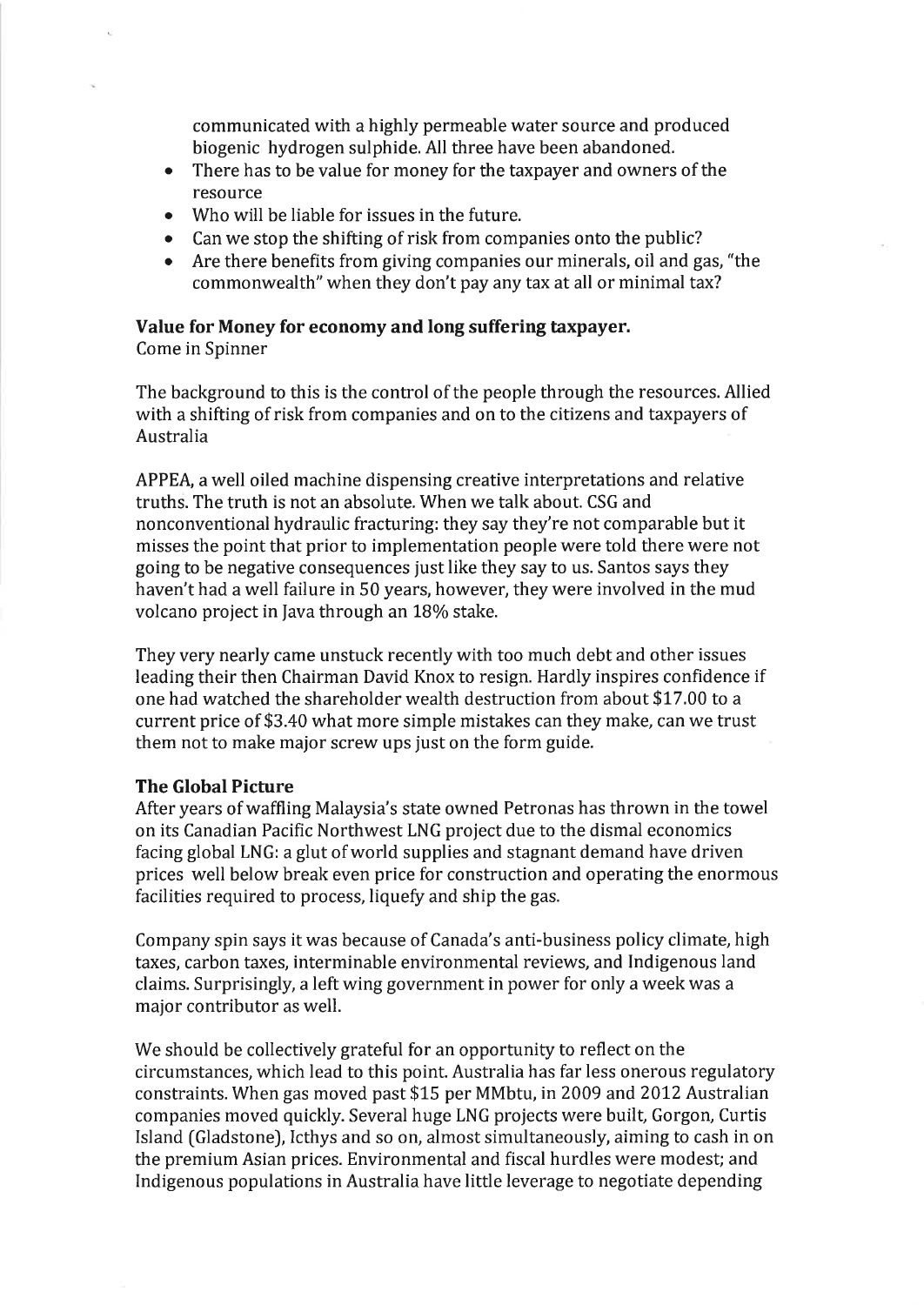on where they are.. A new right wing government sweetened the pot by cancelling a modest carbon tax in 2014.

So it was a hammer and tongs, madcap adventure where almost \$200 billion was spent on LNG projects over the next few years. In Queensland 3 massive plants were built at the same time and on the same island. The impact of this hijinx on construction costs was enormous and could have been reasonably foreseen. Chevrons Gorgon plant cost over \$72 billion and almost 50% over budget. Imagine the recriminations if it were the NT Department of Housing or the Commonwealth Government that had an over run like this. A triumph for free market efficiency?

After construction started Asian gas prices fell by two thirds. Haemorraging red ink, writedowns already exceed \$10 billion for the Queensland LNG plants. Former boom towns suffer a major hangover including collapsed housing prices.

Every Australian consumer pays for this miscalculation. Unlike Canada gas exporters don't have to prove that gas exports are surplus to domestic needs. The cost of domestic gas more than doubled with the diversion of so much gas to export. Electricity prices have gone ballistic, due to the use of gas for quick response times for peak times in electricity production.

The Government and Australian people are not reaping any benefit, since the royalty deals inked to accelerate LNG projects mean there will be no royalty income until capital investments are paid off. That will more than likely never happen, therefore we have given this gas away to Asians many of whom pay less for it than we do.

An unseemly, headlong, helter skelter rush into these projects meant there was insufficient time for proper reflection, checks and balances. Clearly more time needs to be spent assessing costs and benefits of these projects. This resources will still be there in the future, what is the benefit of haste for the Australian citizen and taxpayer in this. Nothing plus high potential for an environmental disaster. Act in haste repent at leisure.

It appears that Canada has dodged a bullet, Australia hasn't and all these companies are asking us to approve them having another swing at it.

### How Gas Proiects are taxed

The petroleum resource rent tax is a profits based tax levied over a specified threshold, and generated from the sale of petroleum commodities such as natural gas and oil but excludes LNG. From 2012 itwas extended to include all onshore and offshore oil and gas projects including the Northwest Shelf and Coal seam gas [CSG).

All business profits (taxable income), including those from LNG projects in Australia, are subject to company taxation. However petroleum (oil and gas) is also subject to resource taxes , which vary depending on whether the resource is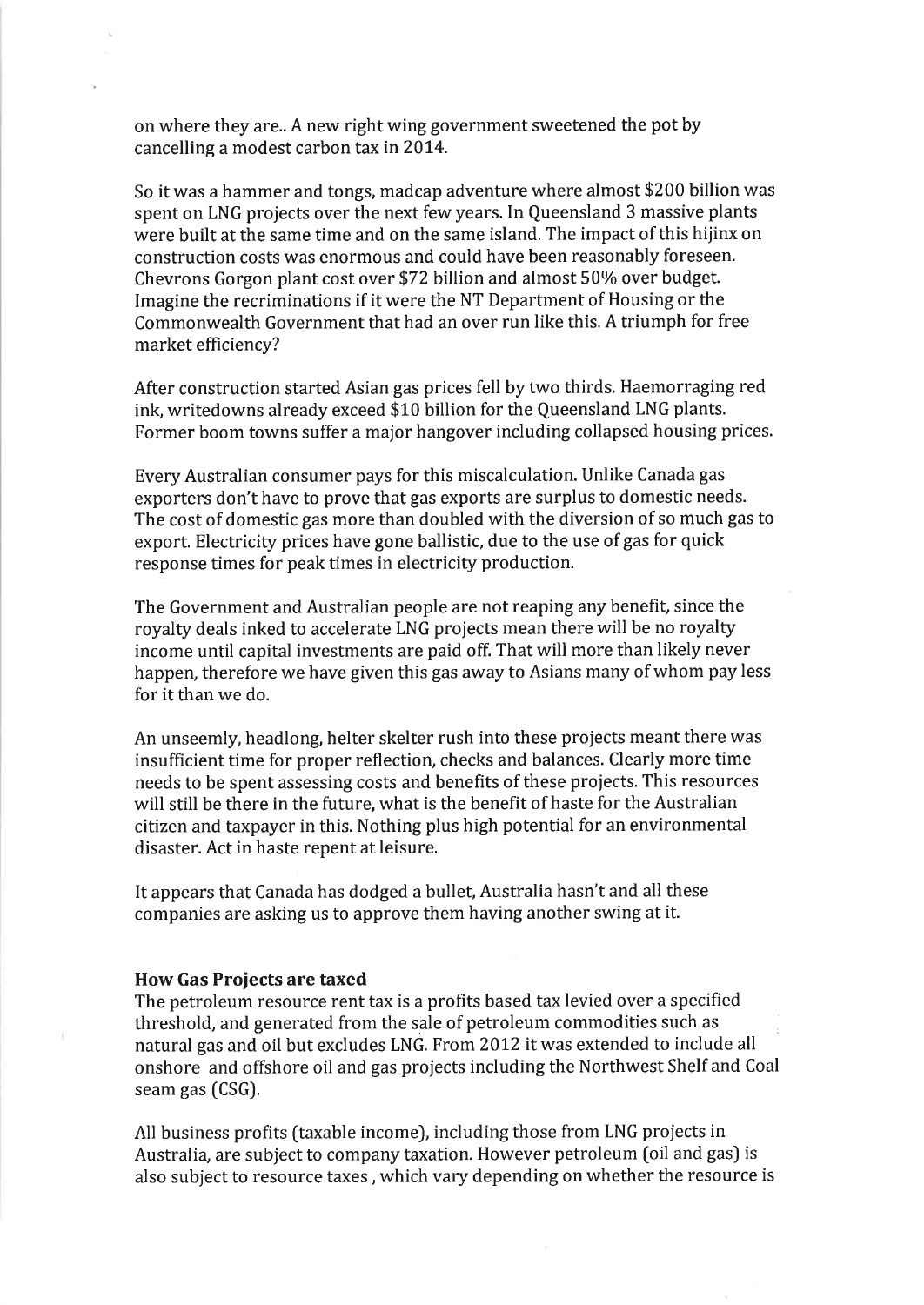located in fields onshore or offshore. The accepted justification for additional resource tax is that extraction can only occur once.

The petroleum resource rent tax was introduced in 1987. There are various ways in which resource taxes are applied. As a result, only petroleum projects offshore in the west [and some in the north) of Australia are subject to petroleum resource rent tax. Examples include Chevron's Gorgon and Wheatstone projects, and Inpex's lcthys project.

Coal seam gas projects in the east are subject to both royalties and the petroleum resource rent tax.

#### How much does the government collect?

The Commonwealth collected \$1.2 billion in petroleum resource rent tax in 2014-15, but the 2016-17 budget forecast shows a decrease to \$800 million per annum from 2015 until 2020 at the same time as Qatar's income from gas hits \$26 billion.

By contrast Australian Tax Office statistics shown below that \$6 billion was collected in royalties in 2014-15. However only the North West shelf and the Darwin LNG projects pay Commonwealth royalties and these are (in addition to state royalties) and are deductions from the petroleum resource rent tax.

The low petroleum resource rent tax collection suggests there are marginal benefits only from the current LNG boom for the wider community, as Commonwealth taxes are collected and redistributed Australia-wide. However Queensland royalties collected from coal seam gas projects are only distributed within the state

| Area         | 2012-13       | 2013-14       | 2014-15       |  |  |
|--------------|---------------|---------------|---------------|--|--|
| Federal      | 5,798,614,359 | 5,969,124,060 | 4,464,555,904 |  |  |
| <b>State</b> | 443,363,048   | 921,886,175   | 1,478,334,718 |  |  |
| Total        | 6,241,977,407 | 6,891,010,235 | 5,942,890,622 |  |  |

#### Expenditure-Resource Tax (rovalties \$A)

### Source ATO

The Australian Tax Office statistics below reveal that in 2014-15, out of 149 returns, only B "profitable projects" are currently paying petroleum resource rent tax. It is not likely this will improve in the future due to generous tax concessions.

For example, expenditure that is in excess of sales (assessable) receipts, can be carried over year by year, plus interest, 18%. The table below depicts sales receipts of more that \$25 billion in 2014-15, but only \$1.2 billion was paid in resource rent tax.

#### Petroleum resource rent tax

| <i>items</i>   | ากงก<br>ZUIZ-13 | <b>COMP</b> 1<br>3-T4<br>2010 | $2014 - 15$ |
|----------------|-----------------|-------------------------------|-------------|
| Number of PRRT | い<br>ᆂᇦᇦ        | $\Lambda$                     | $\Delta$ O  |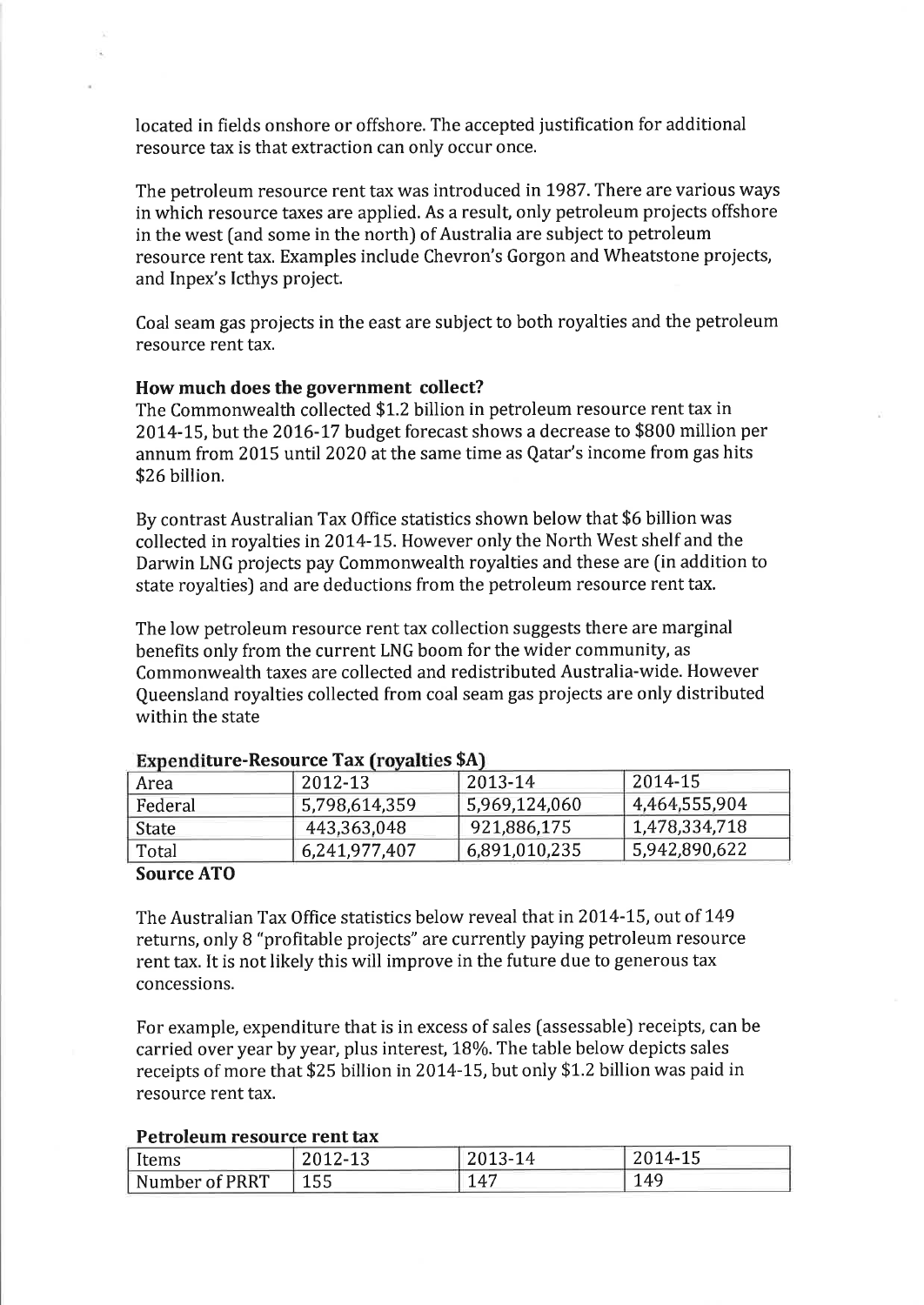| returns                |                |                |                |
|------------------------|----------------|----------------|----------------|
| Assessable             | 26,326,014,667 | 29,645,345,000 | 25,524,431,343 |
| receipts               |                |                |                |
| Taxable profit (\$)    | 3,174,738,436  | 4,414,941,853  | 1,198,670,702  |
| PRRT paid on           | 1,269,895,368  | 1,765,976,736  | 1,198,970,702  |
| taxable profits $(\$)$ |                |                |                |

### Source ATO

The gas price plays a vital role in assessing a business's liability for petroleum resource rent tax. This is because gas value, minus expenditure, is subject to the petroleum resource rent tax. As there is no Australia wide hub for gas that can help determine a fair price, a "transfer price" needs to be calculated for the cost of gas that is used to make LNG.

Transfer pricing in the petroleum resource rent tax is covered by regulations that include a gas transfer price methodology. This is used to calculate the transfer price of gas, but the various creative interpretations by business of the method are seen as contentious. The fairness of the regulation process should be debated more openly, as it's currently debated only among companies, tax advisers and the ATO (Australian Taxation Office).

Chevron (a major oil and gas company failed to defend its profit shifting, which minimizes company tax, in the Australian courts.

Surely this lack of revenue from the petroleum resource rent tax raises a few questions for the government and the rest of the long suffering Australian tax payers and citizens? There has been recent commentary about a resource rent tax versus a royalty. Its time for a review of taxing LNG at a time when **Qatar** enjoys a tax income of \$26 billion dollars for an equivalent amount of gas.

In addition companies including Santos and Origin paid no tax at all in the 2014-15 year Risk

The transfer of risk from private companies to the public.

The Anglo Irish Bank guaranteed by the Irish Government. Anglo Irish Bank transferred their risk to the Irish Public to the tune of Euro 23.3 billion who are still paying for it. The transfer of risk to the public in Australia through mining activities is an ongoing dynamic and evolving environment particularly in the NT where legacy mines and ongoing environmental damage continue.

The provision of resources to companies such as Santos today highlights the increased price we may get for those same resources in the future, we need to get the best price for these resources we can.

In addition companies including Santos and Origin paid no tax at all in the 2014- 15 year.

ANDREW SMITH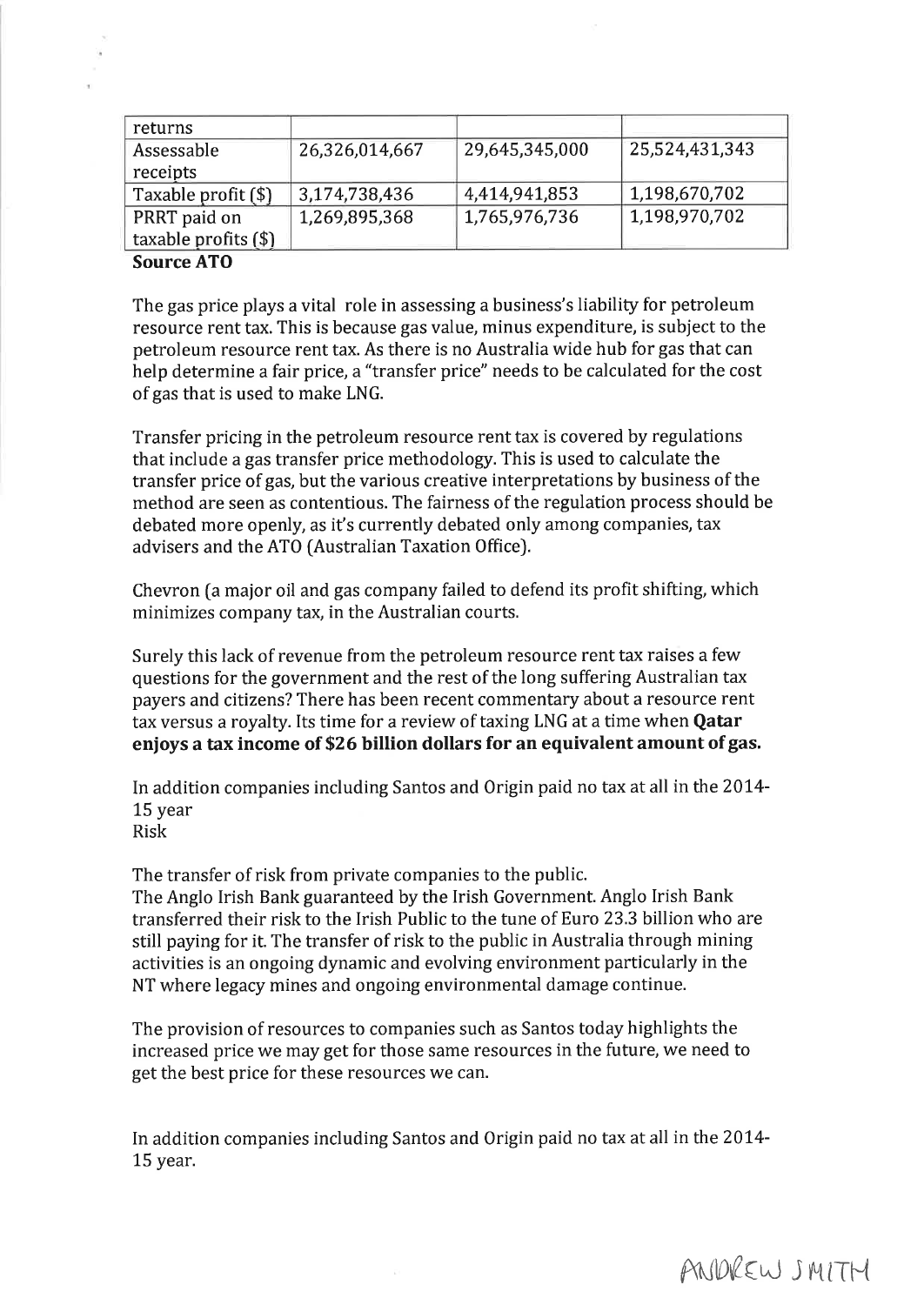# Scientific Inquiry into HYDRAULIC FRACTURING in the Northern Territory In response to the Summary of the Interim Report TERMS OF Reference

\* the nature and extent of the risks associated with hydraulic fracturing of onshore unconventional shale reservoirs and its associated activities on the environment (aquatic, terrestrial and atmospheric) social, cultural and economic conditions of the NT:

\*whether these risks can be mitigated to an acceptable level \*if they can, by what methodology or methodologies these risks can be mitigated \*whether the existing regulatory framework is sufficient to implement these methodologies and if not, what changes need to be made.

## Social License

 $\lambda = -\sqrt{2}$ 

<sup>I</sup>would like to address the panel through the TOR with what my understanding of the criteria is forthe granting of a SOCIAL LICENSE .

Am lable to give consent? FREE, PRIOR and INFORMED to all activities associated with Hydraulic fracturing in the Northern Territory?

# FREE, PRIOR and INFORMED

Thousands upon thousands of words have been written for and against unconventional shale gas Hydraulic Fracturing. From the most complex and extensive hydrogeological assessments through to those who are concerned about their children's children.

How can I give consent FREE,PRIOR and INFORMED to a practice that is complex as it is secretive?

## FREE INFORMED PRIOR

Social Licence field experts lan Thomson and Robert Boutilier have identified three major components that a company must establish to achieve the highest level of social license : legitimacy, credibility and trust.

- 1. Legitimacy " requires that company spread awareness, listen to community concerns, and follow official and unofficial local norms, customs and practices"
- 2. Credibility. " When a company is regarded as credible, it is seen as following through on promises and dealing honestly with everyone. " Credibility can be achieved bytransparency and consisting in decision making.
- 3. Trust. ls the degree to which the entire public holds collective trust towards an organization. Companies should strive to achieve "full trust" from the public in their organization. As has been said, "Trust is hard to earn, easy to lose, and very difficult to recover once lost"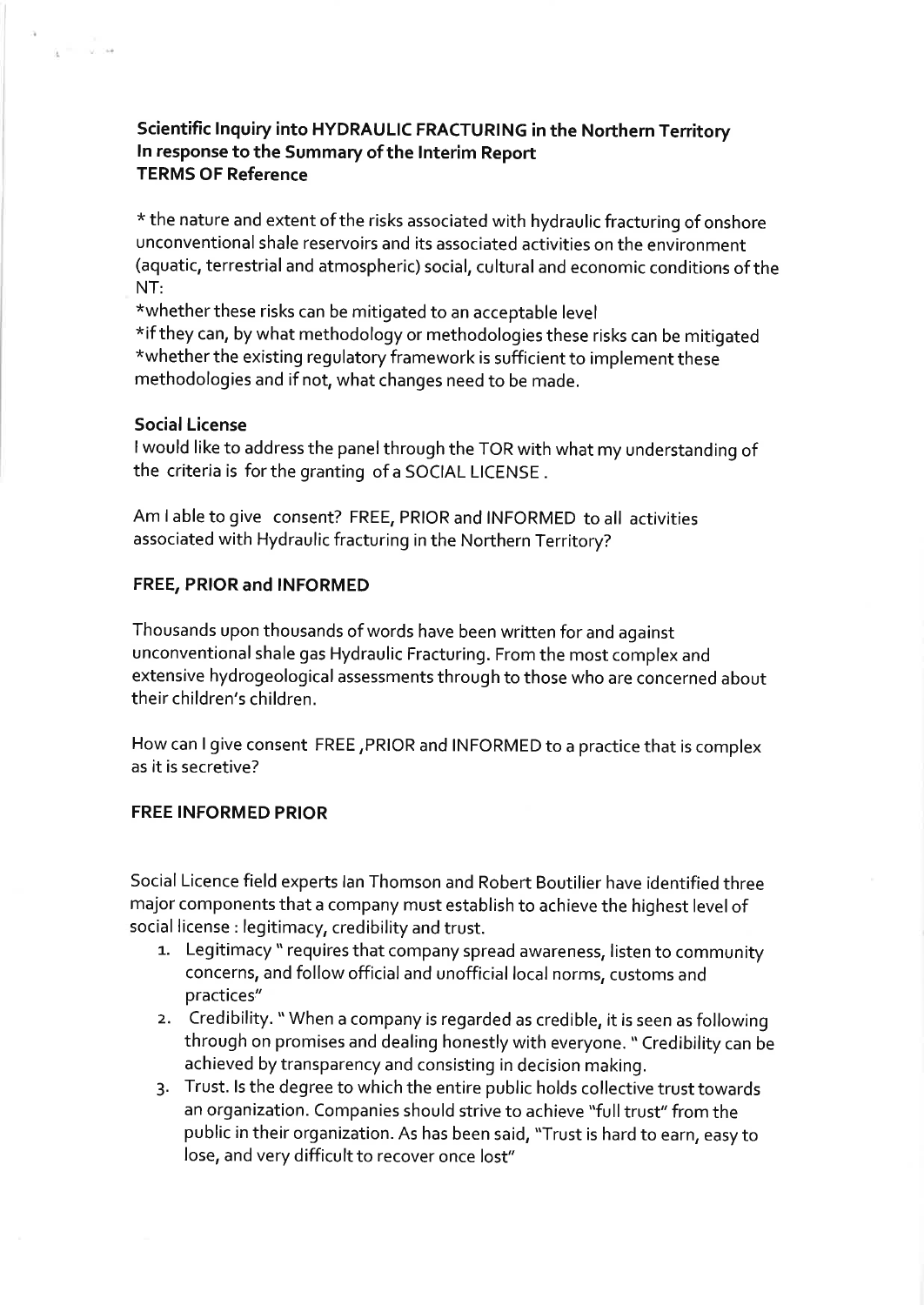The gaps in knowledge due to the limited development in Australia of onshore unconventional gas industry is of concern as is the lack of guarantees in any long term affects and including its enormous waste disposal .

Yet there is a rush to put thousands of wells in the Northern Territory. Gaps in knowledge exist, for example concerning the mobility of organic compounds, heavy metals and radioactive elements during hydraulic stimulation Similarly the microbiology occurring deep underground is still largely unknown.

### Lets look at some statistics.

k.

and and state

As a stakeholder I am asked to give consent on behalf of those who can not speak up and forthose yet to be born.

<sup>I</sup>will be asked to consent to the removal of vegetation and the establishment of thousands of wells since unconventional shale reservoirs requires more wells in a shorter time frame all of which will be taking thousands of ML ( megalitres) of top quality water. A slick water for extracting the gas which is comprised of lethal chemicals some of which if you breathe in will killyou .

Many of the chemicals are suspect in causing many illnesses. They can travel through your skin.

I will be asked to consent to tons of these chemicals in  $7-18$  million litres of water per single fracking operation which will travel down a complex well with the hopes of mitigation where possible around aquifer and ground water contamination

Does the Hydrocarbon industry in Northern Territory have the resources, experience or expertise for monitoring and evaluation of the cement casings and strings needed for the wells for example? Are there overarching monitoring regulations in place through legislation in the NT?

<sup>I</sup>will suggest in fact that it is not possible to reliably predict the release of problematic substances, or prevent this by optimizing the Fracking processes, because of many unresolved problems, for example APPEA does not disclose <sup>a</sup> significant portion of chemicals used in fracking. While these chemicals may only make up o.1% of the total, has there been a decision secretly to not have to declare them? A sustainable development discourse the ways in which is specifically defined and maintained a social license has not been made explicit. lt has been a massive effort on behalf of this industry to overlook criteria because among many issues, SELF interest has dominated.

#### Ethylene glycol

Origin's Energy Chemical Disclosure Submission - Amungee Well in the NTdisclosed the following compound among many. J6o4W- Ethylene glyol a cross linker and is extremelytoxic. This chemical must never enter waterways-